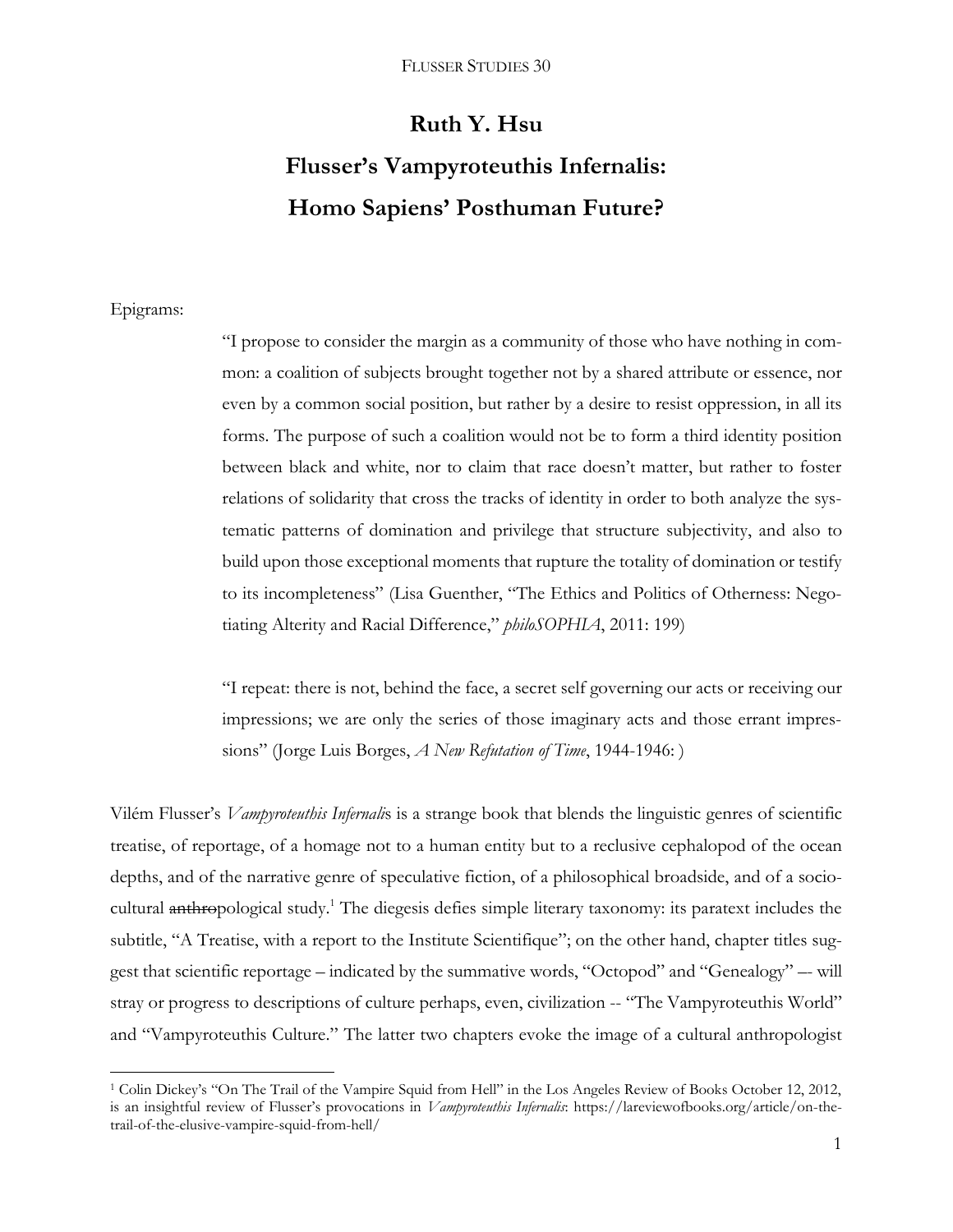or an ethnographer writing about some "primitive," lost tribe, recently unearthed from the deepest reaches of a jungle and dragged into the modern world of smartphones and t-shirts emblazoned with "Just Do It." Can a squid hail from hell? Can the vampire squid from hell be understood by homo sapiens' intellect? Is Flusser the hellish squid's Milton? In a move in the section, "The Treatise," the author further blurs disciplinary borders and discursive registers by writing, "What will be presented here is, accordingly, not a scientific treatise but a fable" (Flusser & Bec 2012[1987]: 10). Is Flusser this mythical creature's Aesop? If yes, then what moral does this animal tale hold for modern readers?

*Vampyroteuthis Infernalis* is an assemblage of prose genres and narrative voices: an admiring homage to the vampire squid from hell, and a mock scientific treatise of a creature that throughout this fable-treatise-homage narrative steadfastly evades getting pinned down by homo sapiens as if it is like a specimen of some sort, primitive or ancient – are not all species more ancient than homo sapiens. The creature constructed from the lyrical and, at times, objective, documentary prose appears to be of such ancient origin that geological and mythical scales of time inadequately represent its nature. Flusser announces that this book is a fable in which "[t]he human and its vertebrate *Dasein* are to be criticized from the perspective of a mollusk. Like most fables, this one is ostensibly concerned with animals. *De te fabula narratur*" (10).<sup>2</sup> Paola Bozzi, in *Flusseriana*, writes, "Flusser thus inverted the perspective between human being and animal by describing how an animal looks at a human being. A small phylogenetic relict thus becomes the master of the fiction, the model of a fabulist, creative epistemology and at the same time the symbol of the human condition under postmodernism" (Zielinski et al. 2015: 430). Dickey writes in his LARB review that Flusser's vampire squid from hell calls into question a host of western epistemologies, including Martin Heidegger's assertion that the non-human animal does not possess *Dasein*; the non-human animal is *weltarm*, "poor-in-the-world" (Dickey 2012).

This narration's blurring of generic convention and notions of truth derives partially from the author having written different language versions: the anonymous blogger writes in "Vilé[m Flusser's](https://kunstistkrieg.blogspot.com/2014/07/vilem-flussers-brazilian-vampyroteuthis.html)  [Brazilian Vampyroteuthis Infernalis](https://kunstistkrieg.blogspot.com/2014/07/vilem-flussers-brazilian-vampyroteuthis.html)", "each language [German and Portuguese] has different contents, since Flusser was not able to only translate but to create different versions of his own work. And in the Brazilian *Vampyroteuthis Infernalis*, we find a fable about an abyssal mollusk that, still under its particular conditions, is so close to man and his issues (. . .) the author [Flusser] will show to the reader how this animal appears as an alter and as a self to the humankind".<sup>3</sup>

<sup>2</sup> Story is about you.

<sup>3</sup> For those who work in more than a single language, *Vampyroteuthis Infernalis* is a rich site of translation studies –in what ways do the different translations and rewritings (by Flusser) differ? In what ways does Flusser's multi-lingual fluency (German, Czech, Portuguese, French) inform the different versions? Additionally, Flusser's intellectual interests include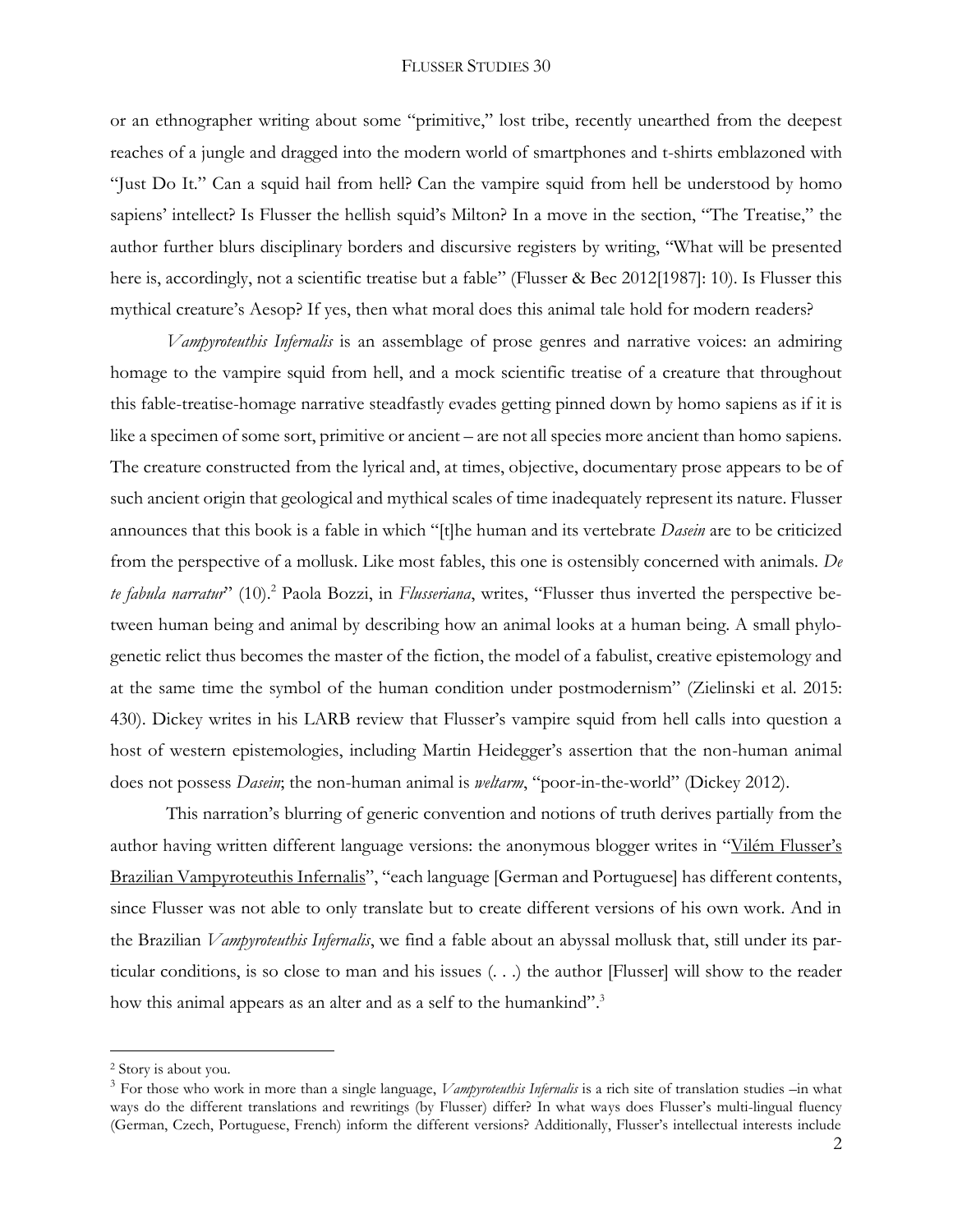I use in this paper the 2012 English translation from the German version by Valentine A. Pakis, and I am interested in analyzing the English translation in terms of how and, more important, why Flusser wrote this blended parody. The strangeness of this book is an effect of his use of paratext, of focalization, and narrative voices, and, of Louis Bec's anatomical sketches of a fictional squid which are evocative of drawings garnered from a dissection.

Peter Godfrey-Smith in his 2016 book describes octopuses and squids as "an island of mental complexity in the sea of invertebrate animals (. . .) This is probably the closest we will come to meeting an intelligent alien" (9). He continues, "If we want to understand other minds, the minds of cephalopods are the most other of all" (10). Cephalopods and vertebrates and, eventually, homo sapiens branched away from each other possibly 600 million years ago; it is as if our (cephalopod and homo sapiens) brains and nervous systems were invented twice over. Notably, Godfrey-Smith centers his book on the search not so much for the evolution of intelligence or bipedalism in animals as on the evolution of consciousness. He hypothesizes that cephalopods have consciousness; how it compares to human's is a subject of speculation. Strictly, the vampire squid from hell is a genus distinct from octopuses and squids and "like homo sapiens, it is the only species within its genus" (Dickey).<sup>4</sup> This creature lives in the ocean depths, possesses 75,000 teeth, and a nervous system in each tentacle; Flusser seems to delight in imagining vampyroteuthis infernalis' sex life (it has three penises).<sup>5</sup> Dickey writes that relatives of the vampyroteuthis infernalis when in captivity have been observed eating its own tentacles. On the other hand, we have news reports of the exploits of celebrity octopuses, each anthropomorphized with human names, such as Paul, Oxy, or Camouflage Master, who display behavior that humans code as intelligent, and who do not devour their own tentacles—humans believe that devouring one's own limbs signify animalistic and, therefore, unenlightened behavior.<sup>6</sup>

More recent textual representations of this very distant kin of primates and, hence, of humanoids, aim to draw the cephalopod nearer to us by assigning them human names – a signifier of person-

cultural criticism, media theory, and political theory, further complicating the ways of reading and understanding the different versions of *Vampyroteuthis Infernalis*.

<sup>4</sup> In this paper, *Vampyroteuthis Infernalis* refers to Flusser's book; vampyroteuthis infernalis or vampire squid or vampire squid from hell refers to the animal.

<sup>5</sup> Video of a vampyroteuthis infernalis at Discovery channel, circa December, 2020-- https://www.bing.com/videos/search?q=vampyroteuthis+infernalis&&view=de-

tail&mid=FE74EFA73D49E6B081F4FE74EFA73D49E6B081F4&&FORM=VDRVSR

<sup>6</sup> One of many recent stories in popular media about octopuses learning to use tools, escaping their confines, and otherwise displaying intelligent behavior: [https://blogs.scientificamerican.com/octopus-chronicles/8-famous-octopuses-to-cele](https://blogs.scientificamerican.com/octopus-chronicles/8-famous-octopuses-to-celebrate-octopus-awareness-day/)[brate-octopus-awareness-day/;](https://blogs.scientificamerican.com/octopus-chronicles/8-famous-octopuses-to-celebrate-octopus-awareness-day/) *My Octopus Teacher*, a Netflix show chronicling the year that Craig Foster, a marine biologist and founder of the Sea Change Project, spent with an octopus, was very popular with subscribers.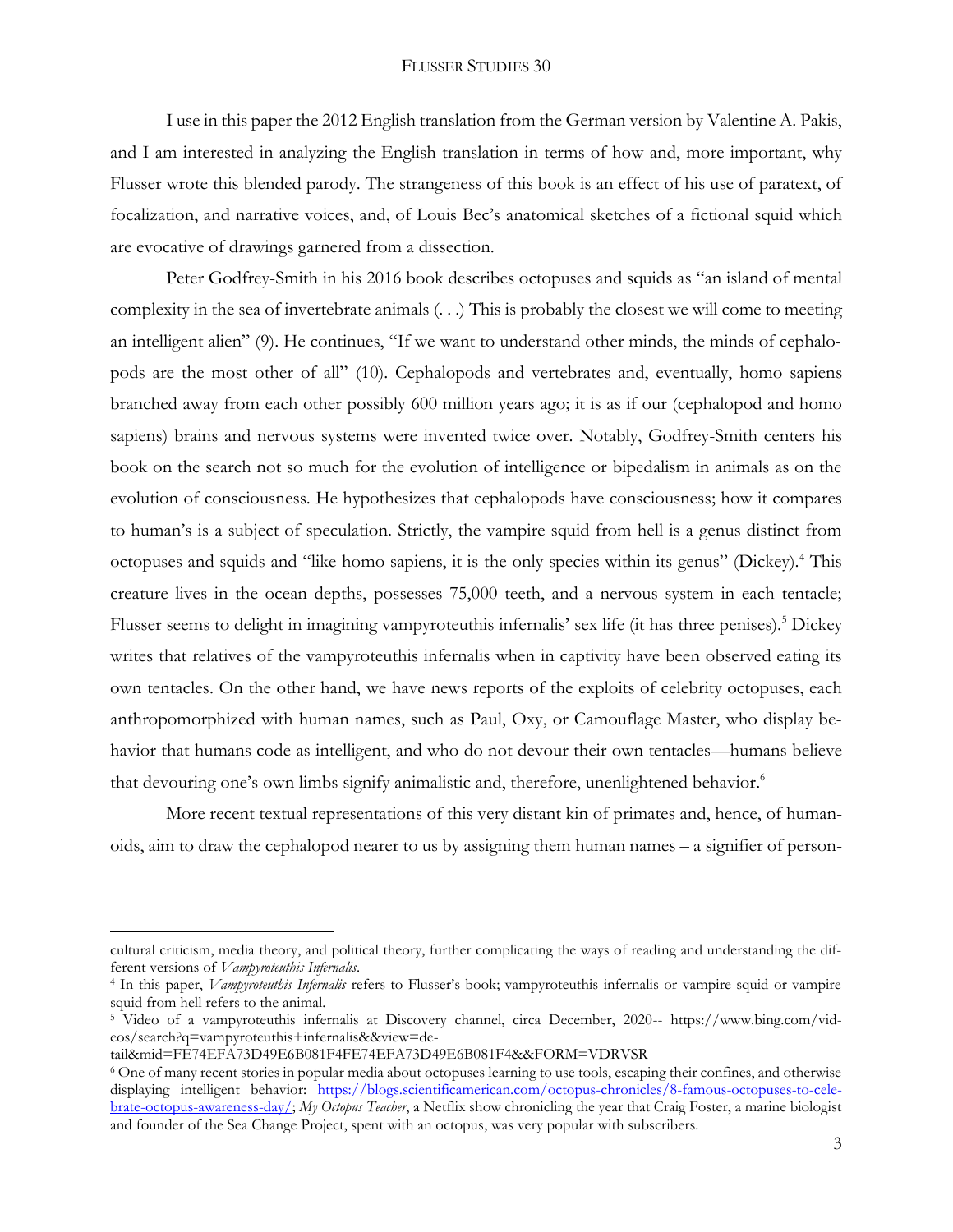#### FLUSSER STUDIES 30

hood – by favorably comparing the intelligence of this species to ours, by imagining its phenomenology. These representations blur the strict Chain-of-Being demarcation between humans and the rest of the animal kingdom, a gradual ontological change that has become congruent with our present heightened awareness of the varied ways that human actions can account for what Elizabeth Gilbert calls the sixth extinction. Our means of drawing closer to and of lessening the hierarchical distance between us and the rest of the animal kingdom is to humanize these creatures, to represent some species in human terms, such as intelligence, the capacity for play, the possession of consciousness, and the ability to construct theory of mind. We take this route because we are incapable of truly understanding them, of thinking like they do, or of donning their awareness through their bodies.<sup>7</sup> These attempts to draw closer, in other words, are solely on our terms: we accord them consciousness, intelligence, logic, and a range of emotions; we have a theory of mind about cephalopods and other animals we believe possess "higher intelligence" (than all other animals, but not us). Notably, we are capable of only using the human evolutionary template to measure non-human creatures.

Flusser's technique in *Vampyroteuthis Infernalis* humanizes this diegetic entity and also makes it strange. His narration draws his human readers closer to it and, at the same time, foregrounds and takes aim at humans' inability to traverse the emotional and ethical distance between us and them. *Vampyroteuthis Infernalis* defamiliarizes to us our human-being: our subterranean drives, our ideations, our sensory perceptions. His vampyroteuthis infernalis is a textual fiction and an ambitious reflection and refraction of human-being; this diegetic entity is an invitation to measure the distance between us and it as incommensurate space and time.

Ultimately, however, Flusser's fable can only intimate this distance, for the narration recursively demonstrates the paucity of human language, of disciplinary regimes, and of our worldview in measuring and categorizing the other. And, on the last page of this book, we confront not the "real" vampyroteuthis infernalis but the Imaginary that we create. This paper examines how Flusser composed the diegesis of *Vampyroteuthis Infernalis*; it further argues that the narration by confronting its readers with our epistemological re/constructions – of language and human-being – the author also desires readers to make the leap between us and them, in the manner best encapsulated in Martin Buber's notion of I and Thou.

Defamiliarization enables a productive reading of *Vampyroteuthis Infernalis.* Associated with the Russian Formalists, defamiliarization is a "literary device whereby language is used in such a way that

 $^7$  Naming animals and inanimate objects, such as a toy or a car, answers a human need, largely in the realm of affect, to infantilize, to humanize, to own, to effect a relationship with the object solely on human terms. A recent example of such an attempt to attach to an octopus is found in the video documentary, *My Octopus Teacher*, shown on Netflix.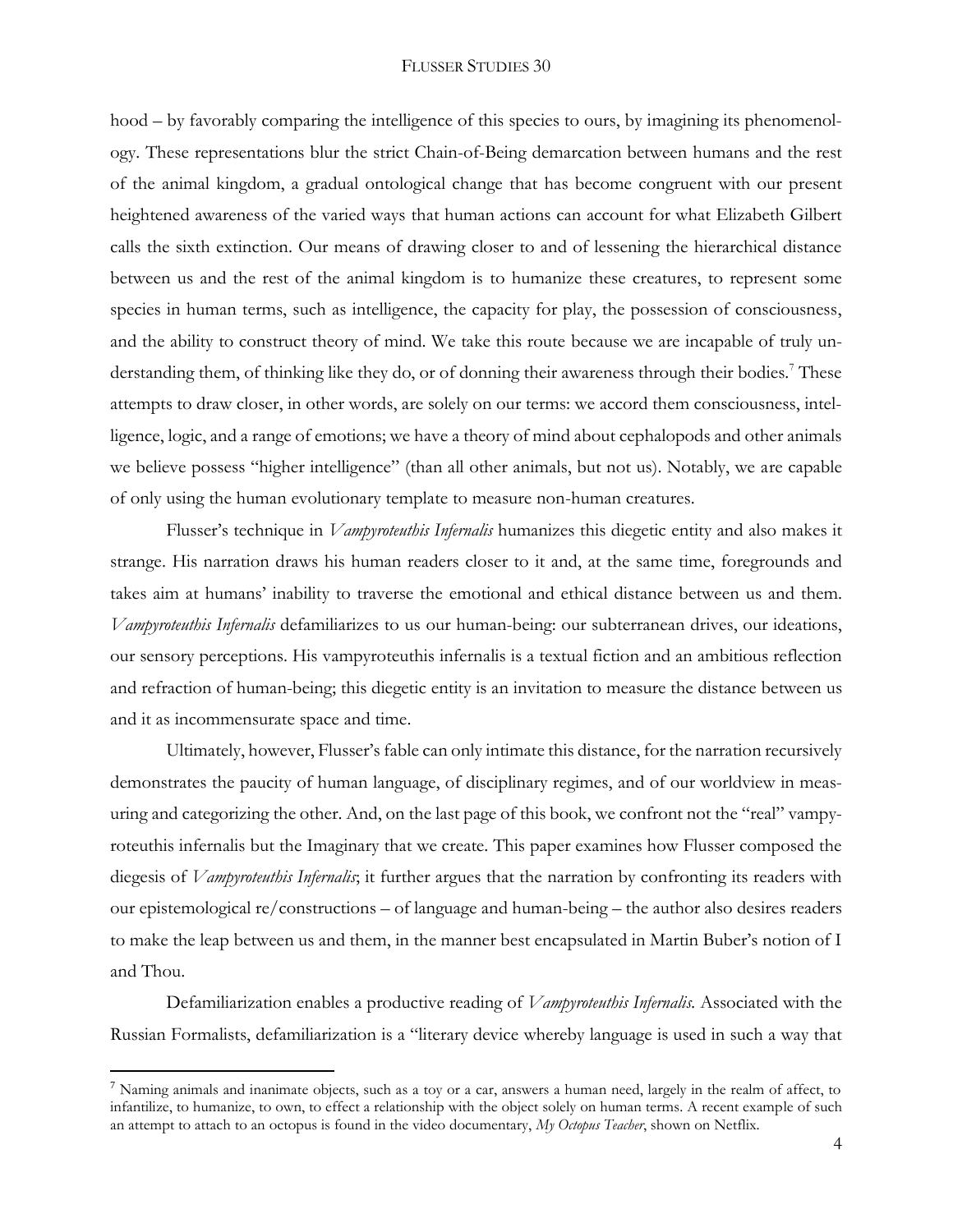ordinary and familiar objects are made to look different." <sup>8</sup> Not only is the represented subject made to seem strange to most readers, the linguistic medium is foregrounded. It is a critical lens situated within a post-structuralist epistemology in which language is the subject of analysis; it is not a mirror of reality nor a tool that unveils a transcendental reality. Flusser's vampyroteuthis infernalis cannot be scientifically dissected and displayed for absolute human knowing and through that knowing, domination. Scientific discourse is a constructed way of making sense of reality; Flusser's vampire squid is mediated and constituted by this discourse as well as other mediating registers-- registers of literature, of sociology, of history, of drawing can only construct a vampire squid in their own linguistic image. Flusser's *Language and Reality* is an absent presence in, or a transtextual interlocutor with, *Vampyroteuthis Infernalis*.

At this juncture, before I briefly go into the resonances between *Language and Reality* and *Vampyroteuthis Infernalis*, as a way-station to analyzing Flusser's use of focalization and narrative voices, I would like to expand on Flusser's so-called vampire squid that is not a squid in taxonomic terms -- It is a creature of hell, a hell – Flusser shows us -- of our own making: it resists our flattery; it resists our attempts to possess it through knowing it; it unapologetically lives its "primitive" and elemental everyday, unconcerned with homo sapiens' evolutionary innovations called culture and civilization; it is unconcerned with our labels and, so, is free from our attempts to colonize it in a variety of disciplinary regimes.<sup>9</sup> The vampire squid from hell is our other because we have embedded our deepest fears in this figuration. Our deepest fears have to do with not being supremely unique among animals and, in terms of western humanism, the fear is that western ontology is not the apex of homo sapiens civilizations.

Flusser writes in *Language and Reality* (L&R) that "[s]cience, far from being valid for all languages, is itself a language to be translated to the other languages in order to be realized in them" (Flusser 2018[1963]: 24); and, "there is no reality beyond language" (172); or, especially germane to *Vampyroteuthis Infernalis,* are these sentences, "[T]he intellect has a collection of eyeglasses, for the different languages, to observe the data. Every time I change my eyeglasses, reality seems to be differ-

<sup>8</sup> https://literariness.org/2016/03/17/defamiliarization/

<sup>&</sup>lt;sup>9</sup> My use of "everyday" is an allusion to Henri Lefebvre's assertion that "We are caught in a hybrid compromise between aesthetic spectacle and knowledge. When the flight of a bird catches our attention . . . we think we are being very clever and very concrete. But we are unable to seize the human facts. We fail to see them where they are, namely in humble, familiar, everyday objects: the shape of fields, of ploughs." (132) Lefebvre continues, "And yet, where is genuine reality to be found? . . In the unmysterious depths of everyday life!" (137) The connection that I am making in this note between Lefebvre's concept of everyday life and Flusser's diegetic entity is that Flusser's fable about this remarkable alien being is at the same time about its quotidian existence foraging for food, procreating, and "walking" about in its neighborhood. This point was not included in my presentation at the Flusser 2020 conference and, due to the need to be succinct in this present, paper format; this point will not be further developed here but will be reserved for a lengthier paper.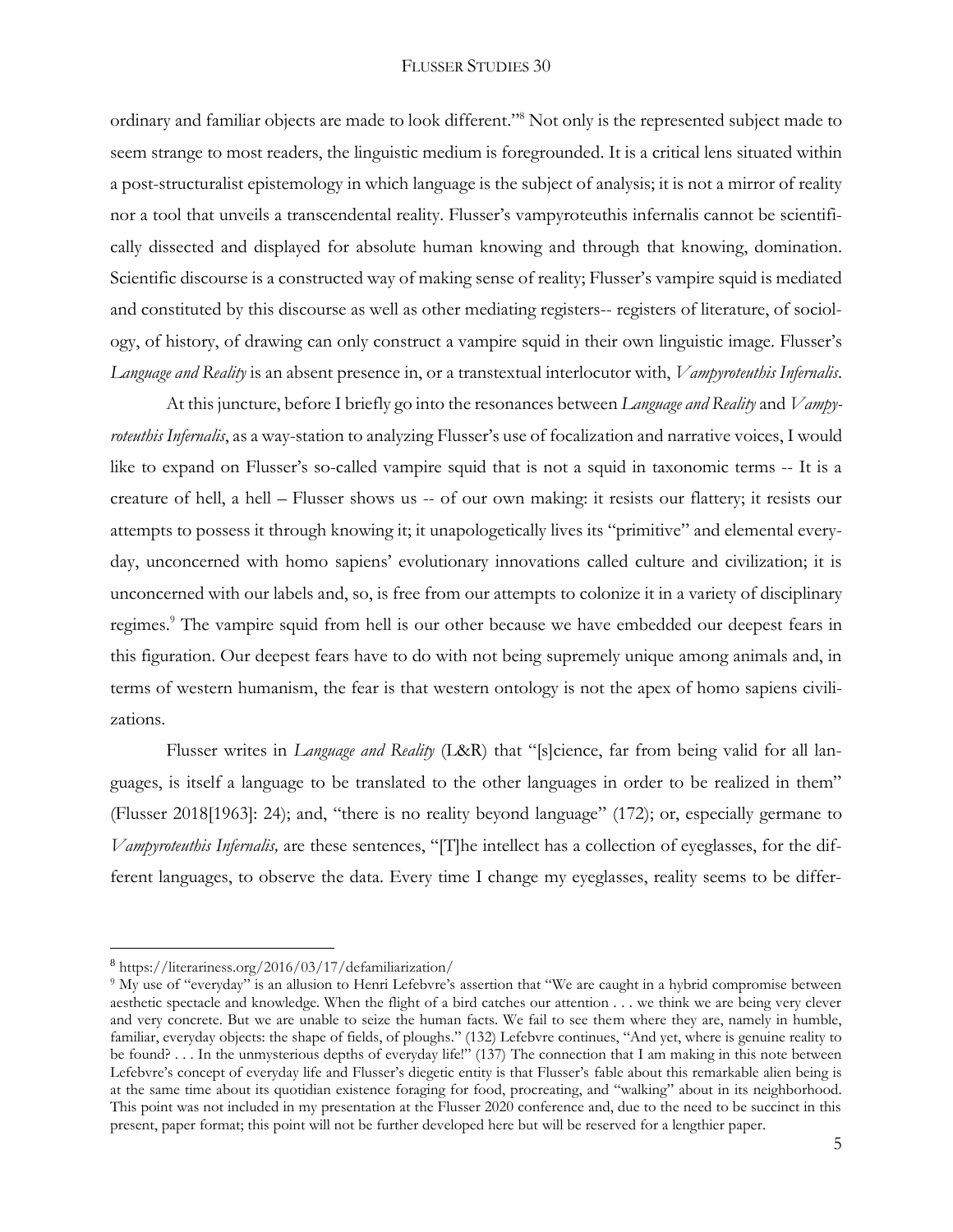ent (. . .) raw data are only realized when articulated in words. Thus, they are not reality, only potentiality . . ." (22-24). Humans mistakenly think of phenomena – nature, Man, society – as existing outside of the human mind, of predating us. Flusser argues that "[t]he climate that prevails in the layer of the conversation is of intellects realized through contact with others. The intellects are open to each other; they are real not because they are here (*Dasein*) but because they are together (*Mitsein*) . . ." (109). Further, "[n]ature emerges in the course of conversation, at the moment of the formulation of concepts and phrases (. . .) nature is the condition of civilization and that civilization is nature transformed." (161) The previous two quotes will be particularly meaningful later in this paper when I discuss the efficacy of Buber's idea of I-Thou as a counter to humans' inability to apprehend beyond the binary relation of subject-object, that is, to truly behold another.

How does Flusser accomplish a unique blending of disciplinary registers and at the same time, deconstructing language as a "collection of eyeglasses" (22)?

First, the Table of Contents of *Vampyroteuthis Infernalis* promises a mixture of epistemological loci – biological sciences; sociology; and cultural studies.

Second, the mix of epistemological loci is constructed through a varied tonal palette that most readers of a book like *Vampyroteuthis Infernalis* have been educated to identify as appropriate to specific disciplinary discourses: some paragraphs evince a neutral tone of reportage; other passages use metaphors to express marvel at the vampire squid's anatomy and, more tellingly, what its anatomy means in sociological and cultural terms; yet, other passages launch into affective signifiers of horrified envy at the squid's supposed sexual licentiousness and its imagined guiltless jouissance in coitus and orgasm ("Its concepts are generated by orgasms, and its philosophy is synonymous with copulation" (Flusser & Bec 2012[1987]: 48)). The philosopher-anthropologist narrator writes that "[f]rom the perspective of Reich's model, the vampyroteuthis conflation of mouth and anus, along with its extraordinarily sophisticated sex life (three penises), should represent the zenith of life's development: the triumph of love over death—permanent orgasm . . . In the end, its sexualized mouth and its cerebralized sex incite cannibalism and suicide" (29).

While some passages use an awestruck tone towards the vampyroteuthis infernalis-being, other passages depict it in gothic or disgusting words, such as this section, "[t]he eggs have an unusually abundant yolk, and they cleave according to a spiral axis that resembles the Taoist symbol of yin and yang" (14). The yin and yang allusion suggest that vampyroteuthis infernalis contains both male and female essences; further, the narrator asserts also in anthropomorphic words that this squid's essence resides in "violence and bloodlust" (21); "the animals are predisposed to suicide and cannibalism" (23);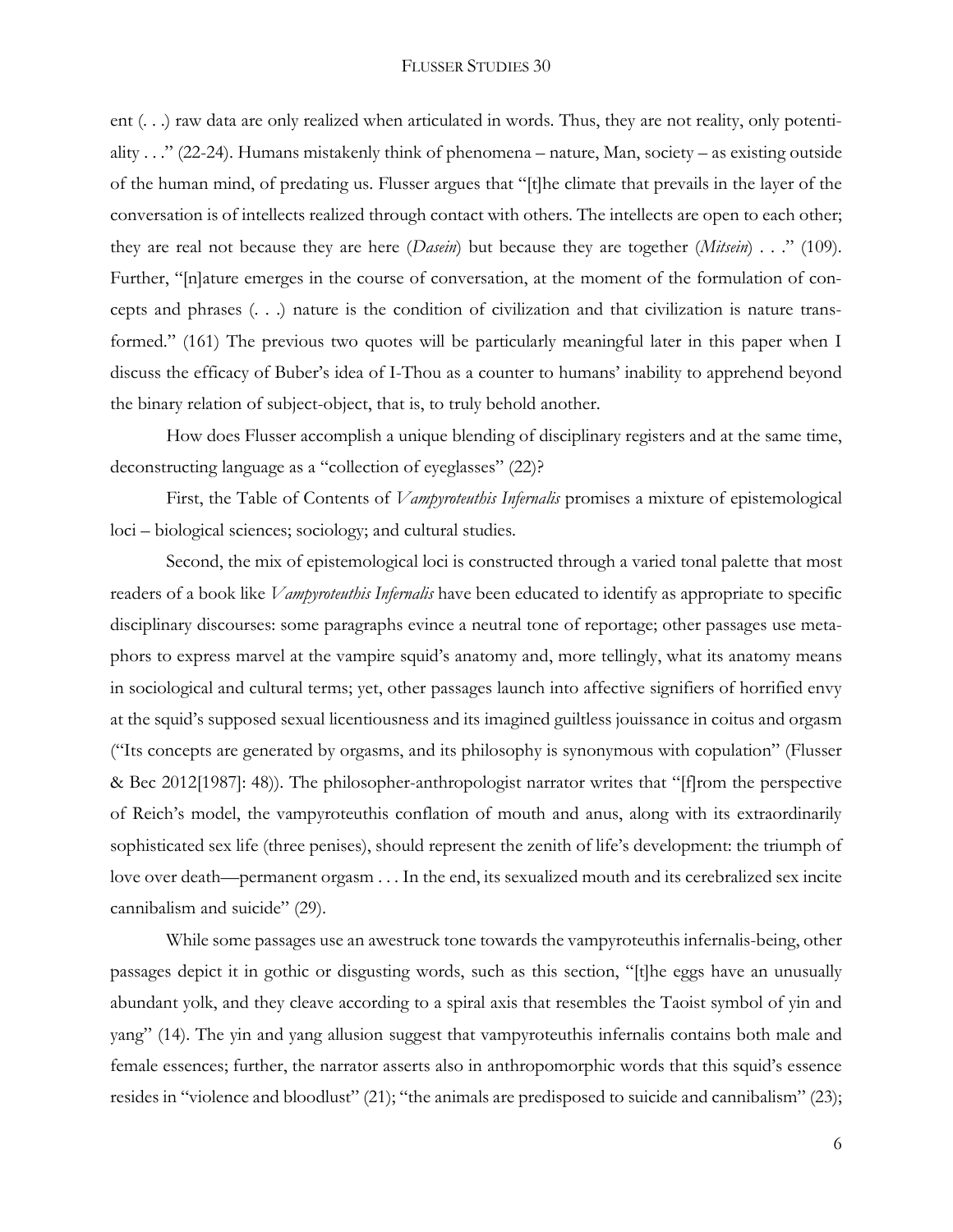"it is not concerned with feeling the third dimension, as we are, but rather with feeling multidimensionality. Both of us resist our exile, our 'constraints'" (25). Notably, these are speculative assertions that cannot be verified independently of the narrator; and, these assertions are made from culturallyspecific and historically-located metaphor and figures of speech.

Third, Louis Bec's drawings of vampyroteuthis infernalis recall illustrations found in biology textbooks of the innards of the creature flayed open and displayed under emotionless scientists' microscope -- this lifeless creatural body, sightless, limp appendages, we believe signifies superior human intellect and analytical ability. Bec's drawings are of a gothic, frightening, and monstrous creature consisting of vessels, filaments, folds, black holes, confusing flaps that are utterly alien to and incomprehensible to our human mind. Bec's report consists of a cover letter addressed to a non-existent Immatrix Publications (n.p.). He identifies himself as the President of the fictional Institute Scientifique de Recherche Paranaturaliste. The drawings fill 15 pages of the *Vampyroteuthis Infernalis* "fable" (10*).* 



Caption 1: Louis Bec drawing: Vampyromelas Enedraropalon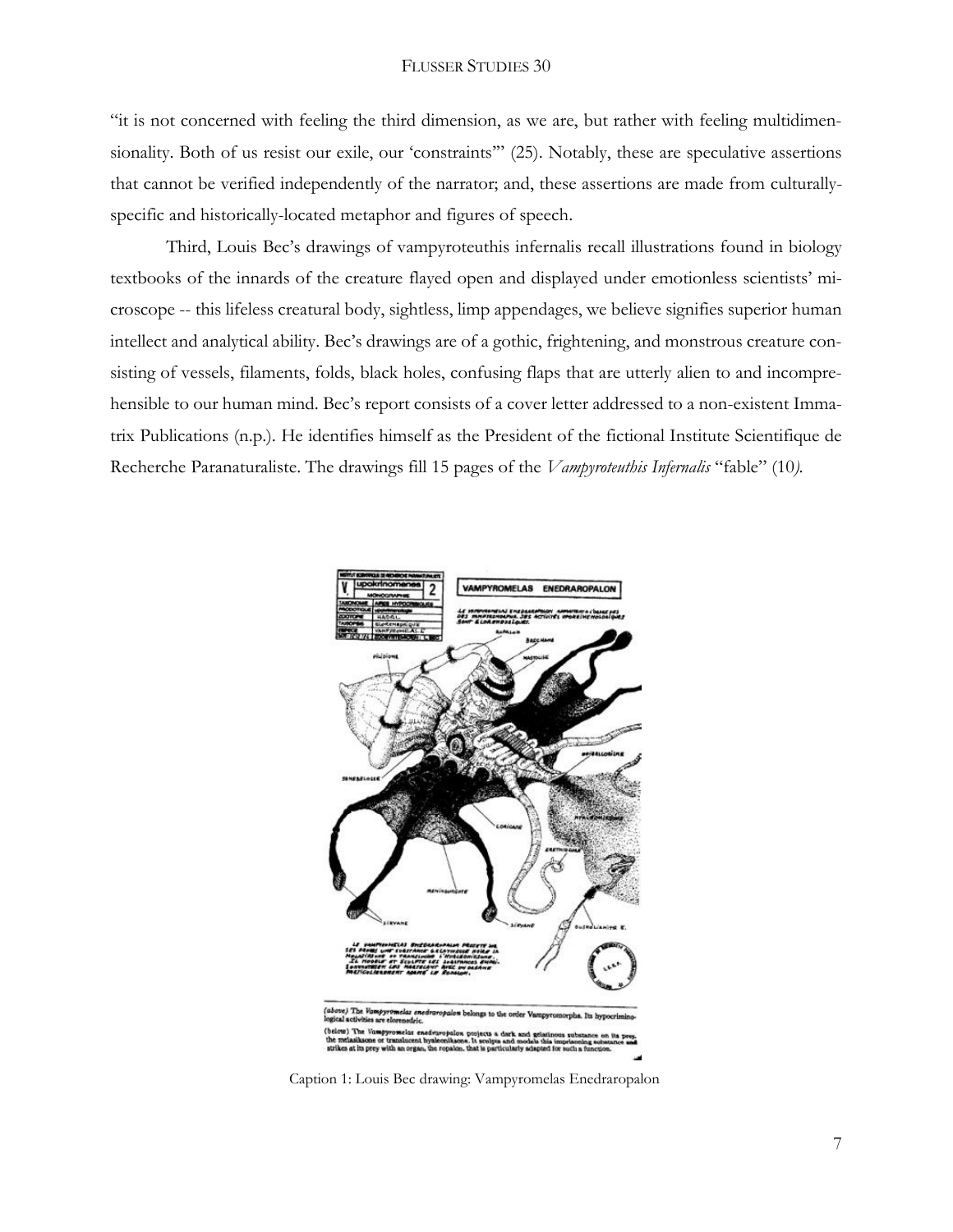Louis Bec revealed that the images were inspired by aspects of Flusser's personality that were the most Vampyroteuthian (Louis Bec in Rainer Guldin's "Vampyroteuthis infernalis. Postscriptum" *Flusser Studies*. Issue 4, May 2007). Anne Popiel, in "The Art of the Vampyroteuthis" writes, "If Flusser's fable is successful, we, too, will see our own likeness in the art of the *Vampyroteuthis*" (*Flusser Studies* 09, 2).

Vampyroteuthis, in this book, is both un-represented and over-determined as a radical alterity, an alterity that is not produced as difference, that is, the lesser of a pair of terms with the lesser word produced by being tethered to the anthropocentric norm. Flusser's vampyroteuthis cannot be reduced to the irredeemable other, the essentialized, degraded lesser of a binary episteme. It radically refuses our rescue, for it is not lost or exilic; our intellect and our senses fail to penetrate its being, and it, in turn, refuses to rescue us from our own lack, for lack is a measure of the eyeglasses that we don, as with egocentrism and anthropocentrism.

Flusser's fable enters the larger conversation called Animal Studies, which has gained prominence in the past ten years along with the older literature and scholarship on climate change and global warming and related fields to do with the Anthropocene and the Capitalocene. Flusser's contribution to this urgent conversation lies in this vampire squid's uncompromising and guiltless jouissance. It is the vampire squid from hell's presumed worldview that pushes us to see ourselves in the other, to ironically lessen the divide between I and thou. The future of the planet and its life-forms require this leap.

Martin Buber writes: "If I face a human being as my Thou, and say the primary word I-Thou to him, he is not thing among things, and does not consist of things. This human being is not He or She, bounded from every other He and She, a specific point in space and time within the net of the world; nor is he a nature able to be experienced and described, a loose bundle of named qualities. But with no neighbor, and whole in himself, he is Thou and fills the heavens (. . .) all else lives in his light. I do not experience the man to whom I say Thou. But I take my stand in relation to him, in the sanctity of the primary word. Only when I step out of it do I experience him once more. In the act of experience, Thou is far away." (Buber 1970: 8-9)

In the Berlin conference of 2020, as a gesture towards Flusser's assertions that "intellects [are] realized through contact with others" (Flusser 2018[1963]: 109) and that "[n]ature emerges in the course of conversation" (161), I concluded my presentation and now I conclude this paper with several slides representing what I called the larger conversation, consisting of excerpts from the writings of Martin Buber, Donna Haraway, Anna Tsing, and others. The nodes of conversationalists/intellects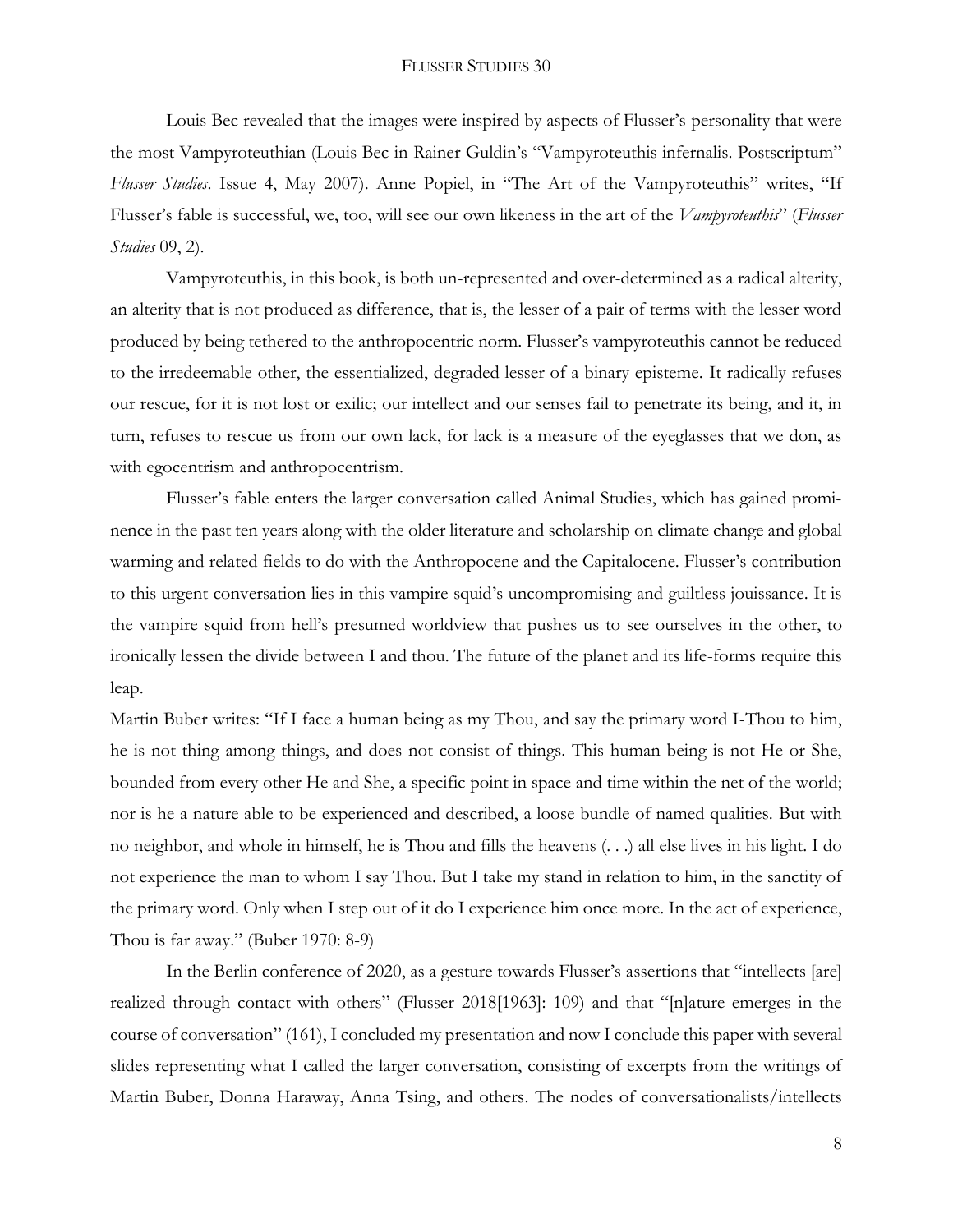### FLUSSER STUDIES 30

represented in the diagram below can be imagined to extend outward to connect to other conversationalists/intellects from other locations and temporality. Flusser's words conclude this paper, "the conversation is of intellects realized through contact with others. The intellects are open to each other; they are real not because they are here (*Dasein*) but because they are together (*Mitsein*) . . . " (109).



Caption 2: Conversation to the n<sup>th</sup> dimension